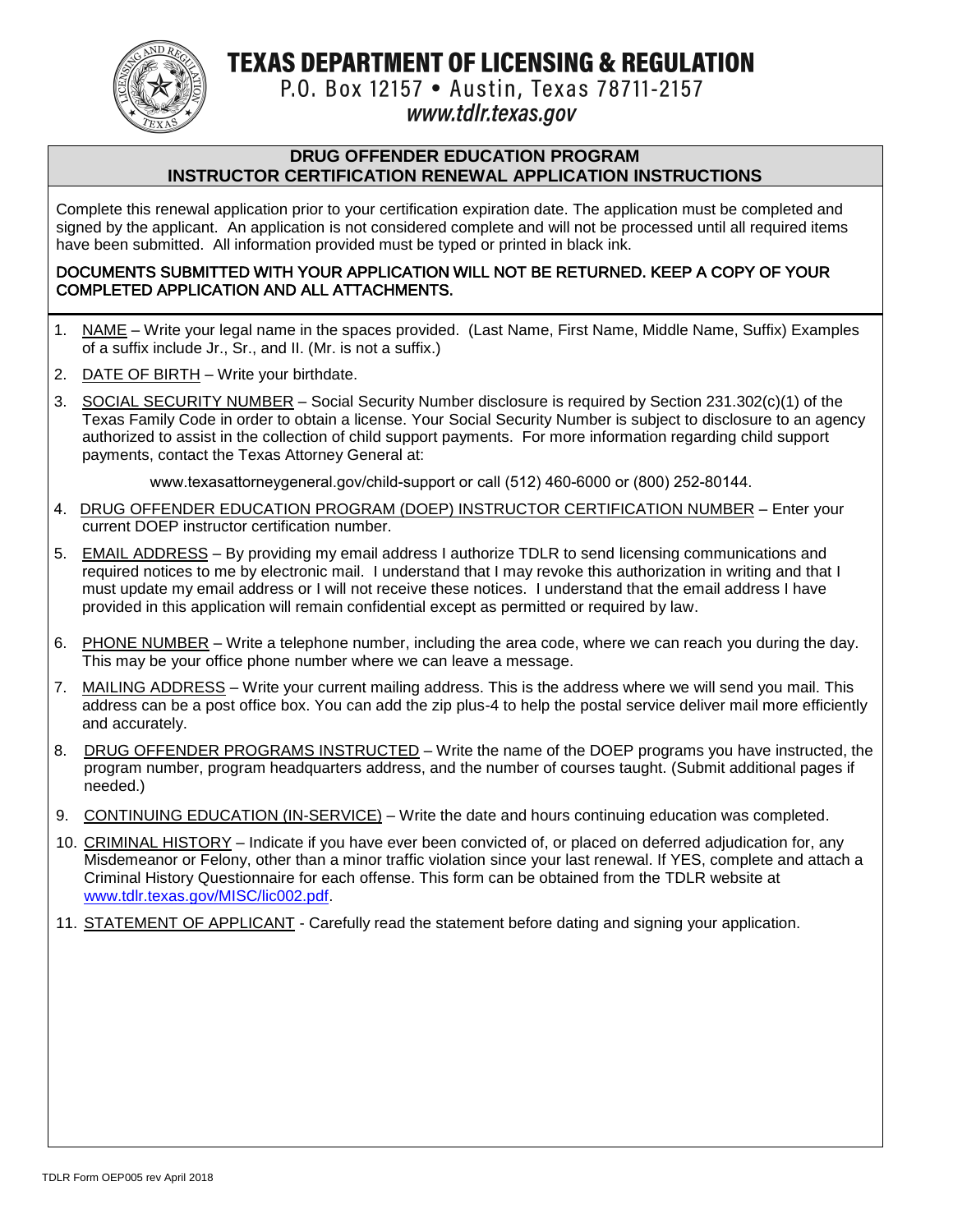#### CONTINUING EDUCATON REQUIREMENTS FOR RENEWING CERTIFICATION

- You must teach a minimum of **four (4) complete** Drug Offender Education courses and attend at least **one (1)** department-sponsored Drug Offender Education Instructor continuing education seminar during the Instructor's certification period, and each subsequent Instructor certification period.
- If the department sends you notice, you must attend additional department sponsored Drug Offender Education Instructor continuing education seminars or special meeting regarding changes to curriculum or significant updates to curriculum material.
- If you are a licensed chemical dependency counselor, licensed professional counselor, licensed psychologist, licensed psychiatrist, or licensed social worker you may complete 20 hours of continuing education that is directly drug-related, in lieu of attending the department-sponsored continuing education seminar.
- Continuing education hours obtained in a department-sponsored Drug Offender Education Instructor continuing education seminar may be used to fulfill the continuing education requirement of another Offender Education certification, as long as the seminar occurs during the current certification period and as long as the instructor pays for each certification.

**The department employs an audit system for continuing education reporting. You will be responsible for maintaining a record of your continuing education experiences. The certificates, diplomas, or other documentation verifying earning of continuing education hours are not to be forwarded to the department at the time of renewal unless you have been selected for audit.**

#### **SEND YOUR COMPLETED APPLICATION AND REQUIRED DOCUMENTS TO:**

Texas Department of Licensing and Regulation P.O. Box 12157 Austin, TX 78711-2157

Documents submitted with your application will not be returned. Keep a copy of your completed application, all attachments, and you check or money order. Do not send cash.

For additional information and questions, please visit the Texas Department of Licensing & Regulation website at tdlr.texas.gov or reach Customer Service via webform where you can submit your request for assistance and include attachments needed at https://www.tdlr.texas.gov/help or (800) 803-9202 [in state only], (512) 463-6599, Relay Texas-TDD: (800) 735-2989 or Fax: (512) 463-9468. Customer Service Representatives are available Monday through Friday 7:00 a.m. until 6:00 p.m. Central Time (excluding holidays).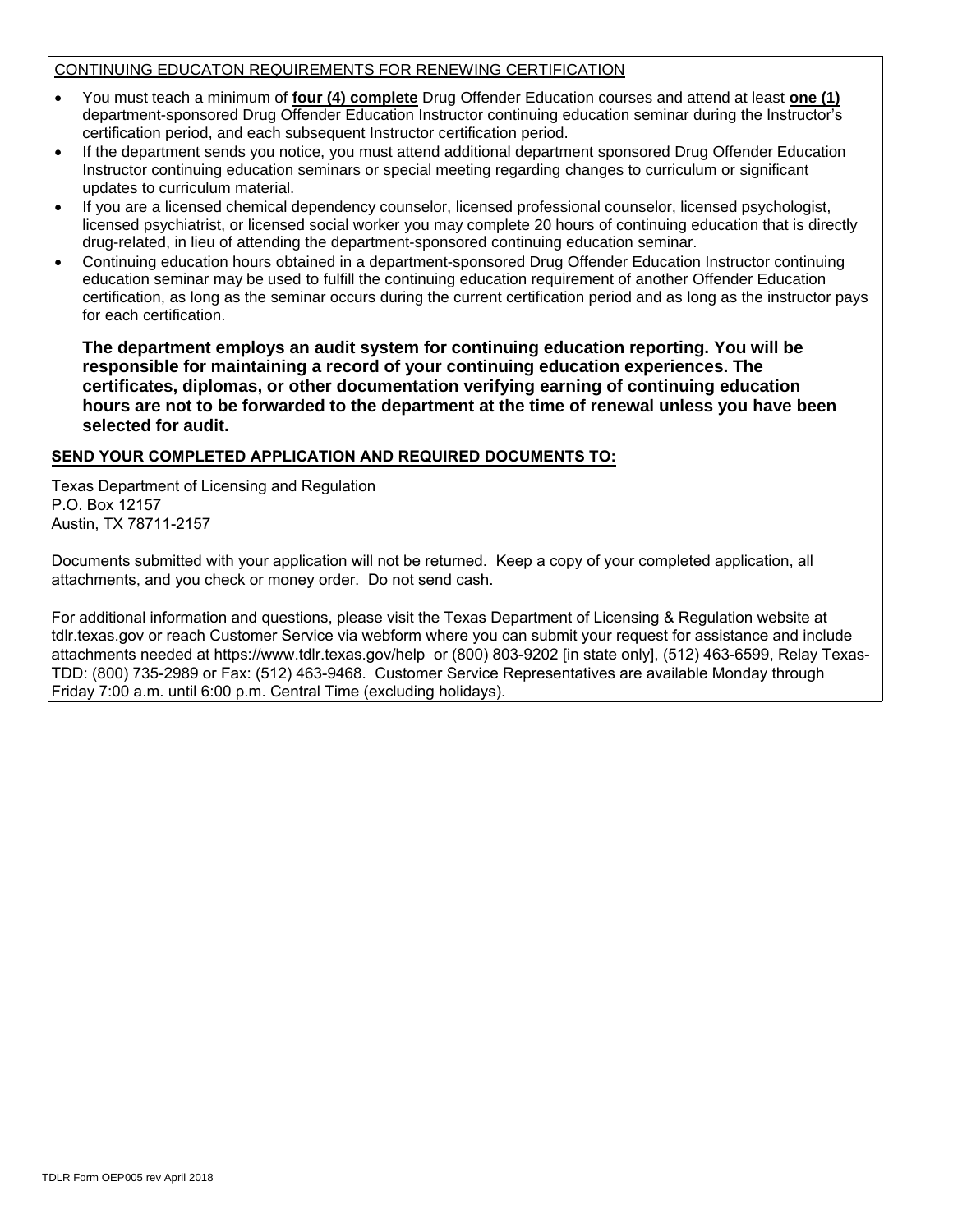

# **TEXAS DEPARTMENT OF LICENSING & REGULATION**

P.O. Box 12157 . Austin, Texas 78711-2157

www.tdlr.texas.gov

### **DRUG OFFENDER EDUCATION PROGRAM INSTRUCTOR CERTIFICATION RENEWAL APPLICATION**

|                                                                      | DO NOT WRITE ABOVE THIS LINE                                                          |                    |                              |
|----------------------------------------------------------------------|---------------------------------------------------------------------------------------|--------------------|------------------------------|
|                                                                      | The application form must be accompanied by all required documents before processing. |                    |                              |
| 1. Name:                                                             |                                                                                       |                    |                              |
| Last Name                                                            | First Name                                                                            |                    | Middle Name<br>Suffix        |
| 2. Date of Birth:                                                    | 3. Social Security Number:                                                            |                    | 4. DOEP Instructor Number:   |
| Month<br>Year<br>Day                                                 | See Instruction Sheet for Disclosure Information                                      |                    |                              |
| 5. Email Address:                                                    | 6. Phone Number:                                                                      |                    |                              |
| Ex: johndoe@aol.com See Instruction Sheet for Disclosure Information |                                                                                       | Area Code          | Number                       |
| 7. Mailing Address:                                                  |                                                                                       |                    |                              |
| (P.O. Box, Number, Street Name or Suite Number)                      |                                                                                       |                    |                              |
|                                                                      |                                                                                       |                    |                              |
| City                                                                 |                                                                                       | <b>State</b>       | Zip Code                     |
| 8.                                                                   | Drug Offender Education Programs you have Instructed                                  |                    |                              |
| <b>Program Name:</b>                                                 |                                                                                       | Program<br>Number: |                              |
| Headquarters<br>Physical Address:                                    |                                                                                       |                    | Number of<br>courses taught: |
|                                                                      | Number, Street Name, Suit#, City, State Zip Code                                      |                    |                              |
| <b>Program Name:</b>                                                 |                                                                                       | Program<br>Number: |                              |
| Headquarters<br>Physical Address:                                    |                                                                                       |                    | Number of<br>courses taught: |
|                                                                      | Number, Street Name, Suit#, City, State Zip Code                                      |                    |                              |
| <b>Program Name:</b>                                                 | <u> 1989 - John Stein, Amerikaansk politiker (</u>                                    | Program<br>Number: |                              |
| Headquarters<br>Physical Address:                                    |                                                                                       |                    | Number of<br>courses taught: |
|                                                                      | Number, Street Name, Suit#, City, State Zip Code                                      |                    |                              |
| <b>Program Name:</b>                                                 | <u> 1989 - Johann Harry Barn, mars an t-Amerikaansk kommunist (</u>                   | Program<br>Number: |                              |
| Headquarters<br>Physical Address:                                    |                                                                                       |                    | Number of<br>courses taught: |
|                                                                      | Number, Street Name, Suite#, City, State Zip Code                                     |                    |                              |
|                                                                      |                                                                                       |                    |                              |
|                                                                      | <b>Total</b> number of courses taught during your certification period: ____          |                    |                              |